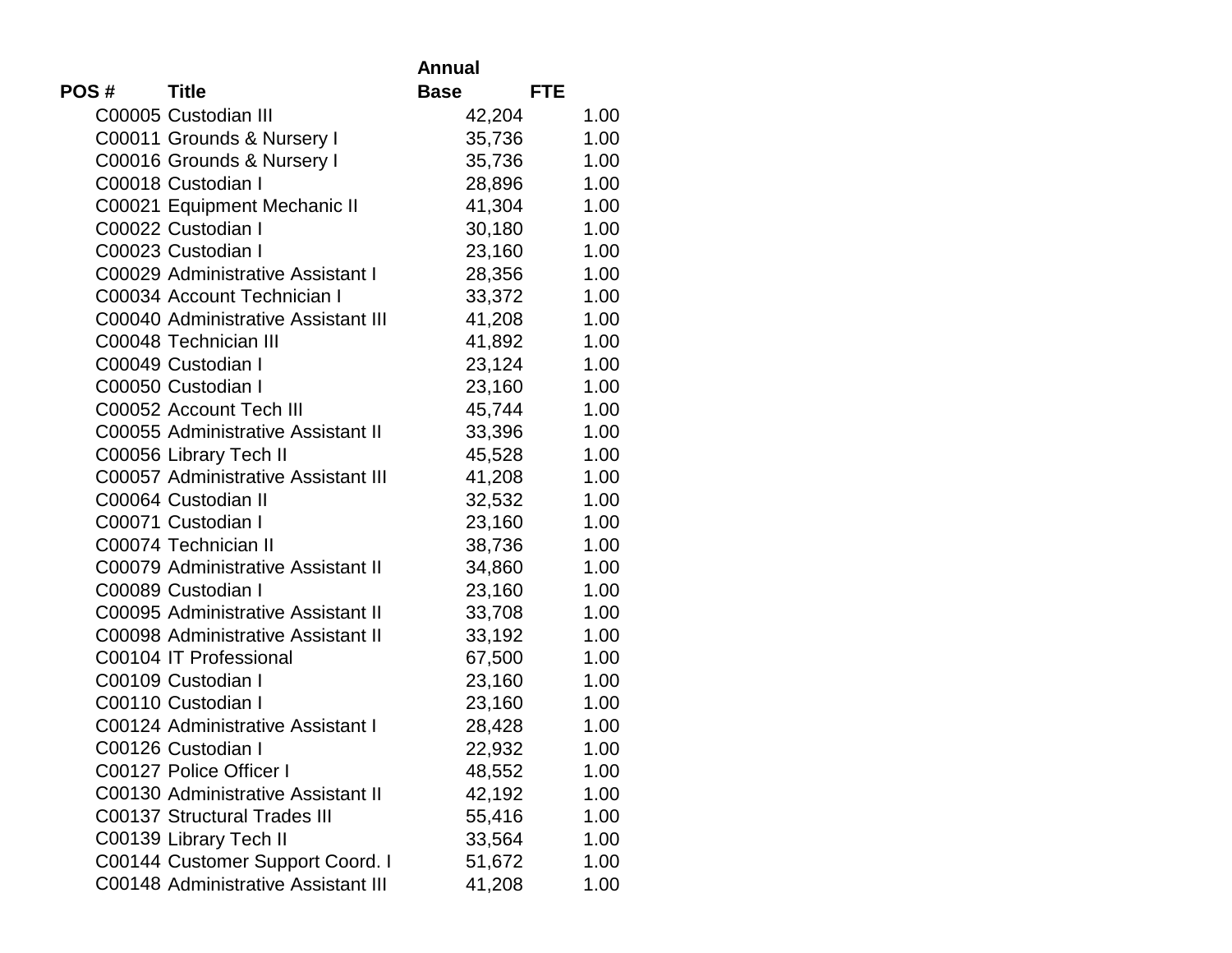|      |                                     | <b>Annual</b>             |      |
|------|-------------------------------------|---------------------------|------|
| POS# | <b>Title</b>                        | <b>Base</b><br><b>FTE</b> |      |
|      | C00149 Account Tech III             | 41,892                    | 1.00 |
|      | C00152 Grounds & Nursery III        | 47,736                    | 1.00 |
|      | C00153 Administrative Assistant II  | 42,180                    | 1.00 |
|      | C00155 Custodian I                  | 23,268                    | 1.00 |
|      | C00161 Custodian II                 | 26,052                    | 1.00 |
|      | C00162 Custodian I                  | 23,076                    | 1.00 |
|      | C00169 Grounds & Nursery I          | 35,736                    | 1.00 |
|      | C00171 Structural Trades I          | 35,736                    | 1.00 |
|      | <b>C00173 Structural Trades II</b>  | 41,304                    | 1.00 |
|      | C00174 Account Technician I         | 41,820                    | 1.00 |
|      | <b>C00176 Structural Trades II</b>  | 41,304                    | 1.00 |
|      | C00178 Administrative Assistant III | 41,208                    | 1.00 |
|      | C00180 IT Professional              | 78,984                    | 1.00 |
|      | C00181 Administrative Assistant III | 40,812                    | 1.00 |
|      | C00182 Account Technician II        | 45,228                    | 1.00 |
|      | C00184 Custodian II                 | 24,900                    | 1.00 |
|      | C00185 General Labor I              | 28,776                    | 1.00 |
|      | C00186 General Labor I              | 28,776                    | 1.00 |
|      | C00188 Administrative Assistant II  | 33,192                    | 1.00 |
|      | C00191 Administrative Assistant II  | 33,192                    | 1.00 |
|      | C00192 Administrative Assistant III | 40,812                    | 1.00 |
|      | C00193 Police Officer I             | 47,820                    | 1.00 |
|      | C00194 Program Assistant I          | 45,444                    | 1.00 |
|      | C00202 Administrative Assistant III | 47,820                    | 1.00 |
|      | C00204 Administrative Assistant III | 41,208                    | 1.00 |
|      | C00206 Administrative Assistant II  | 34,212                    | 1.00 |
|      | C00207 Account Technician II        | 38,964                    | 1.00 |
|      | C00213 Administrative Assistant II  | 34,356                    | 0.81 |
|      | C00215 Administrative Assistant III | 40,812                    | 1.00 |
|      | C00217 Custodian I                  | 22,932                    | 1.00 |
|      | C00219 Structural Trades I          | 35,736                    | 1.00 |
|      | <b>C00225 Structural Trades II</b>  | 41,304                    | 1.00 |
|      | C00228 Program Assistant I          | 50,400                    | 1.00 |
|      | C00229 Administrative Assistant II  | 39,648                    | 1.00 |
|      | C00230 Administrative Assistant I   | 15,636                    | 0.55 |